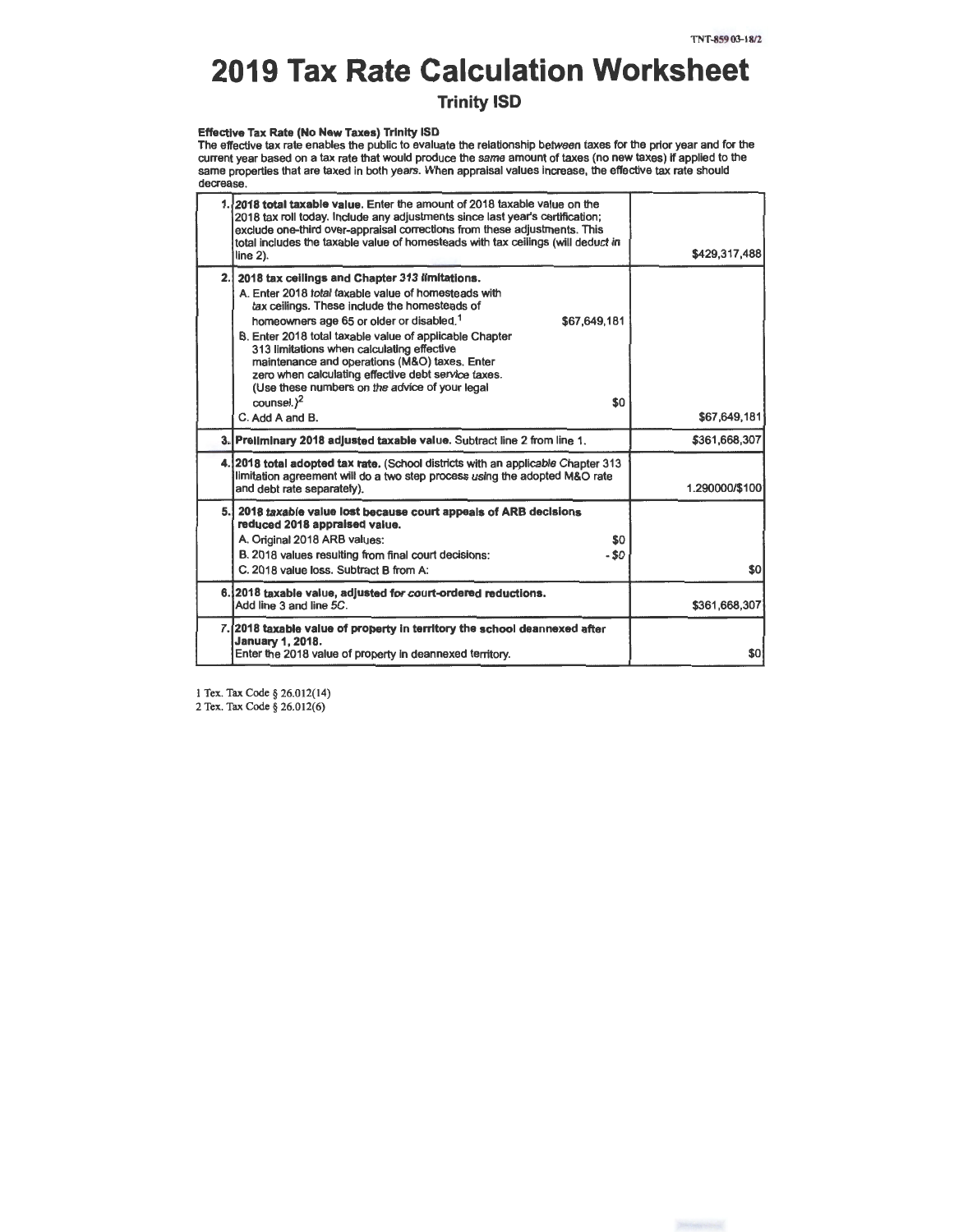# **2019 Tax Rate Calculation Worksheet (continued) Trinity ISD**

| 8. | 2018 taxable value lost because property first qualified for an<br>exemption in 2019. Note that lowering the amount or percentage of an<br>existing exemption does not create a new exemption or reduce taxable value.<br>If the school district increased an original exemption, use the difference<br>between the original exempted amount and the increased exempted amount.<br>Do not include value lost due to freeport or "goods-in-transit" exemptions.<br>\$381,018<br>A. Absolute exemptions. Use 2018 market value:<br>B. Partial exemptions. 2019 exemption amount, or<br>$+$ \$4.084.010<br>2019 percentage exemption times 2018 value:<br>C. Value loss. Total of A and B: | \$4,465,028   |
|----|-----------------------------------------------------------------------------------------------------------------------------------------------------------------------------------------------------------------------------------------------------------------------------------------------------------------------------------------------------------------------------------------------------------------------------------------------------------------------------------------------------------------------------------------------------------------------------------------------------------------------------------------------------------------------------------------|---------------|
|    | 9. 2018 taxable value lost because property first qualified for agricultural<br>appraisal (1-d or 1-d-1), timber appraisal, recreational/scenic appraisal<br>or public access airport special appraisal in 2019. Use only those<br>properties that first qualified in 2019; do not use properties that qualified in<br>2018.<br>A. 2018 market value:<br>\$0<br>$-$ \$0<br>B. 2019 productivity or special appraised value:<br>C. Value loss. Subtract B from A:                                                                                                                                                                                                                        | \$0           |
|    | 10. Total adjustments for lost value. Add lines 7, 8C, and 9C.                                                                                                                                                                                                                                                                                                                                                                                                                                                                                                                                                                                                                          | \$4,465,028   |
|    | 11.12018 adjusted taxable value. Subtract line 10 from line 6.                                                                                                                                                                                                                                                                                                                                                                                                                                                                                                                                                                                                                          | \$357,203,279 |
|    | 12. Adjusted 2018 taxes. Multiply line 4 times line 11 and divide by \$100.                                                                                                                                                                                                                                                                                                                                                                                                                                                                                                                                                                                                             | \$4,607,922   |
|    | 13. Taxes refunded for years preceding tax year 2018: Enter the amount of<br>taxes refunded by the district for tax years preceding tax year 2018. Types of<br>refunds include court decisions, corrections and payment errors. Do not<br>include refunds for tax year 2018. This line applies only to tax years preceding<br>tax year 2018.                                                                                                                                                                                                                                                                                                                                            | \$21,778      |
|    | 14. Adjusted 2018 taxes with refunds. Add lines 12 and 13.                                                                                                                                                                                                                                                                                                                                                                                                                                                                                                                                                                                                                              | \$4,629,700   |
|    | 15. Total 2019 taxable value on the 2019 certified appraisal roll today. This<br>value includes only certified values and includes the total taxable value<br>of homesteads with tax ceilings (will deduct in Line 17). These homesteads<br>include homeowners age 65 or older or disabled.                                                                                                                                                                                                                                                                                                                                                                                             |               |
|    | A. Certifled values only: <sup>3</sup><br>\$456,877,768                                                                                                                                                                                                                                                                                                                                                                                                                                                                                                                                                                                                                                 |               |
|    | B. Pollution control and energy storage system<br>exemption: Deduct the value of property exempted<br>for the current tax year for the first time as pollution<br>control or energy storage system property:<br>- \$0                                                                                                                                                                                                                                                                                                                                                                                                                                                                   |               |
|    | C. Total 2019 value. Subtract B from A.                                                                                                                                                                                                                                                                                                                                                                                                                                                                                                                                                                                                                                                 | \$456,877,768 |

3 Tex. Tax Code§ 26.012(6)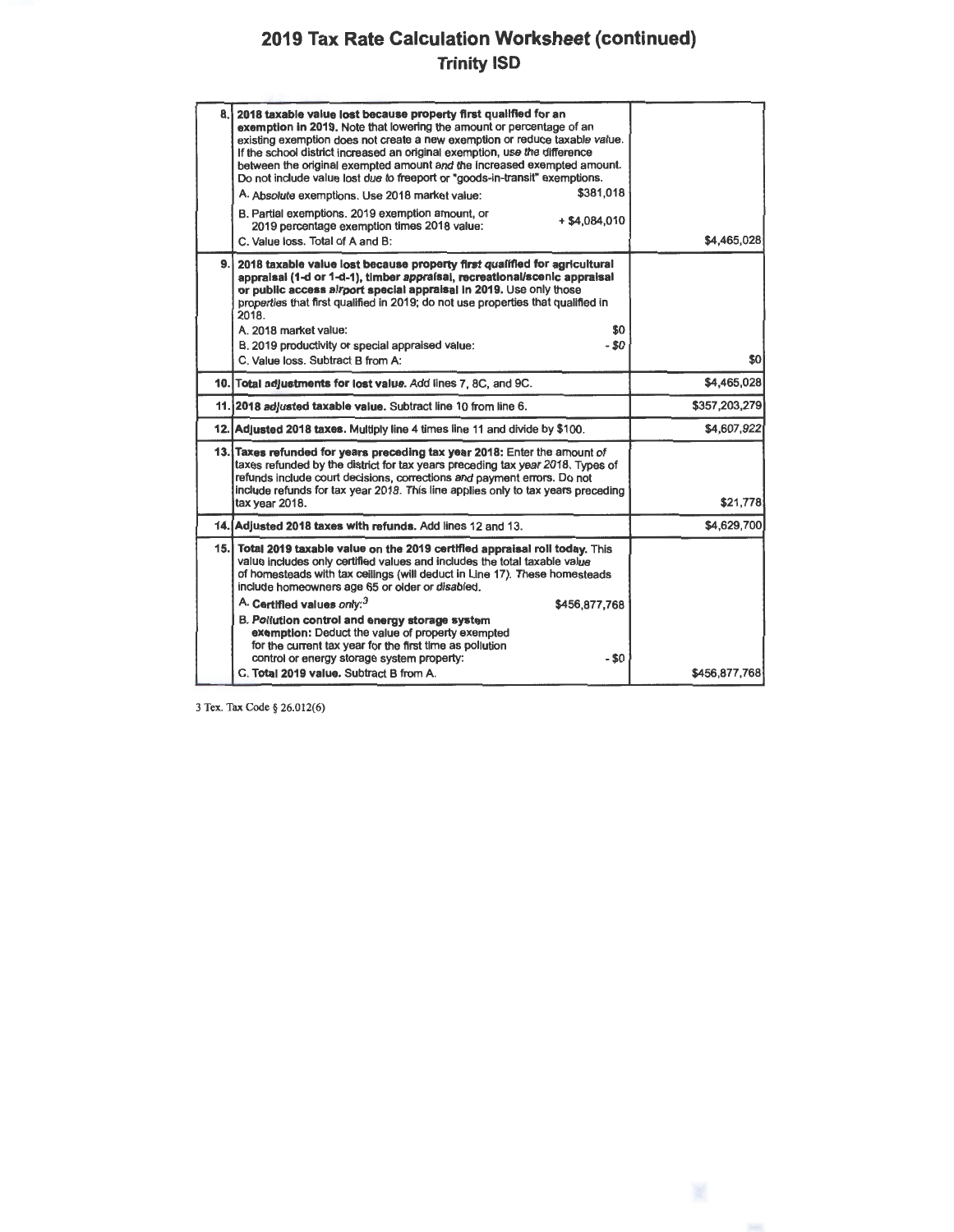# **2019 Tax Rate Calculation Worksheet (continued) Trinity ISO**

| 16.1 | Total value of properties under protest or not included on certified<br>appraisal roll.<br>A. 2019 taxable value of properties under protest.<br>The chief appraiser certifies a list of properties still<br>under ARB protest. The list shows the district's value<br>and the taxpayer's claimed value, if any, or an<br>estimate of the value if the taxpayer wins. For each<br>of the properties under protest, use the lowest of<br>\$231.380<br>these values. Enter the total value.<br>B. 2019 value of properties not under protest or<br>included on certified appraisal roll. The chief<br>appraiser gives school districts a list of those taxable<br>properties that the chief appraiser knows about but<br>are not included at appraisal roll certification. These<br>properties also are not on the list of properties that<br>are still under protest. On this list of properties, the<br>chief appraiser includes the market value, appraised<br>value, and exemptions for the preceding year and a<br>reasonable estimate of the market value, appraised<br>value, and exemptions for the current year. Use the<br>lower market, appraised, or taxable value (as<br>\$0<br>appropriate). Enter the total value.<br>C. Total value under protest or not certified. Add A<br>and B. | \$231,380    |
|------|---------------------------------------------------------------------------------------------------------------------------------------------------------------------------------------------------------------------------------------------------------------------------------------------------------------------------------------------------------------------------------------------------------------------------------------------------------------------------------------------------------------------------------------------------------------------------------------------------------------------------------------------------------------------------------------------------------------------------------------------------------------------------------------------------------------------------------------------------------------------------------------------------------------------------------------------------------------------------------------------------------------------------------------------------------------------------------------------------------------------------------------------------------------------------------------------------------------------------------------------------------------------------------------------------|--------------|
| 17.1 | 2019 tax cellings and Chapter 313 limitations.<br>A. Enter 2019 total taxable value of homesteads with<br>tax ceilings. These include the homesteads of<br>homeowners age 65 or older or disabled. <sup>4</sup><br>\$74,688,948                                                                                                                                                                                                                                                                                                                                                                                                                                                                                                                                                                                                                                                                                                                                                                                                                                                                                                                                                                                                                                                                   |              |
|      | B. Enter 2019 total taxable value of applicable Chapter<br>313 limitations when calculating effective<br>maintenance and operations taxes. Enter zero when<br>calculating effective debt service taxes. (Use these                                                                                                                                                                                                                                                                                                                                                                                                                                                                                                                                                                                                                                                                                                                                                                                                                                                                                                                                                                                                                                                                                |              |
|      | numbers on the advice of your legal counsel.) <sup>5</sup><br>\$0<br>C. Add A and B.                                                                                                                                                                                                                                                                                                                                                                                                                                                                                                                                                                                                                                                                                                                                                                                                                                                                                                                                                                                                                                                                                                                                                                                                              | \$74,688,948 |

4 Tex. Tax Code§ 26.012(6)(A)(i) *5* Tex. Tax Code§ 26.012(6)(A)(ii)

米 照相 张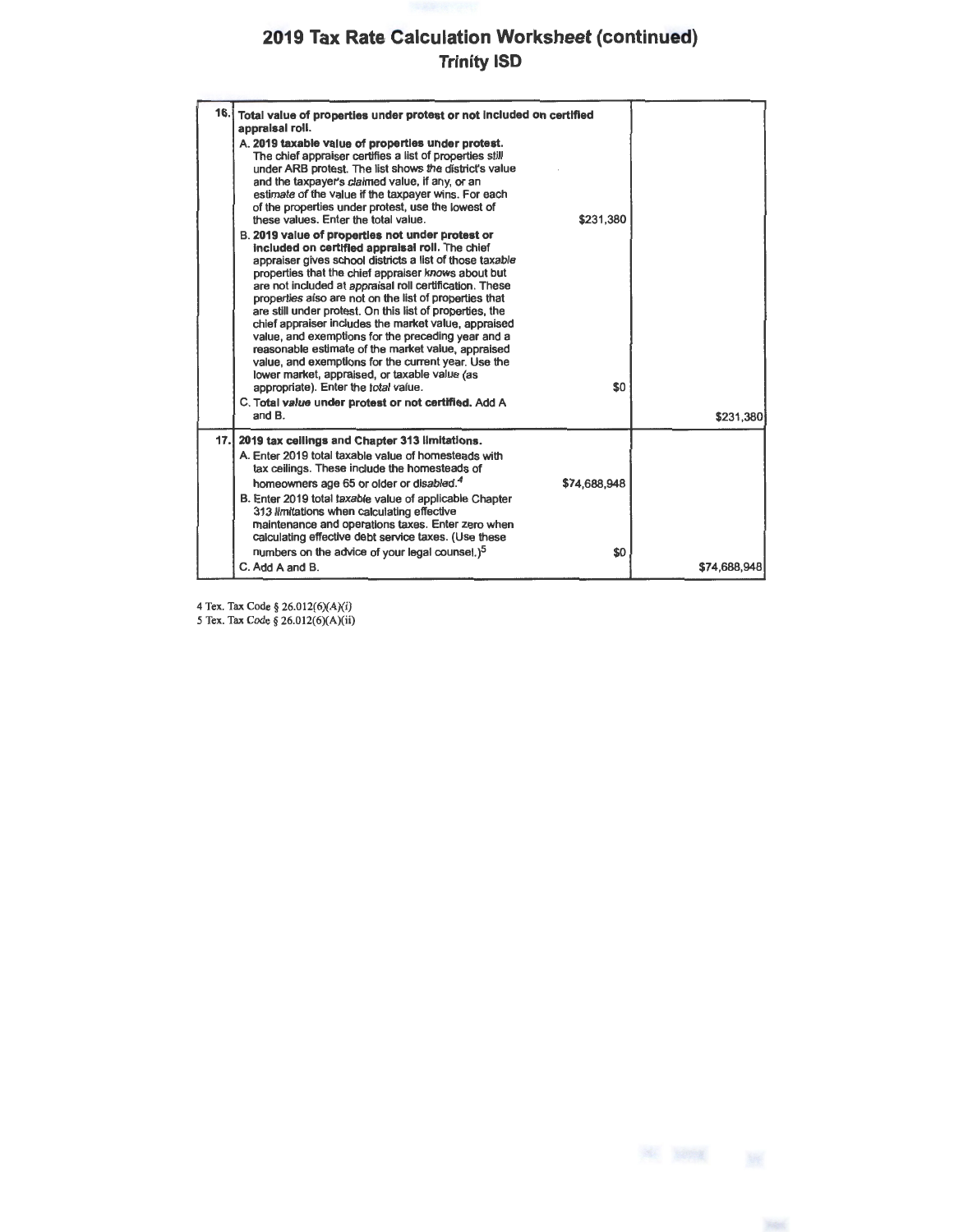# **2019 Tax Rate Calculation Worksheet (concluded) Trinity ISD**

 $\overline{\phantom{a}}$ 

| 18. 2019 total taxable value. Add lines 15C and 16C. Subtract line 17C.                                                                                                                                                                                                                                                                                                                                                        | \$382,420,200  |
|--------------------------------------------------------------------------------------------------------------------------------------------------------------------------------------------------------------------------------------------------------------------------------------------------------------------------------------------------------------------------------------------------------------------------------|----------------|
| 19. Total 2019 taxable value of properties in territory annexed after January 1,<br>2018. Include both real and personal property. Enter the 2019 value of property<br>in territory annexed by the school district.                                                                                                                                                                                                            | \$3,760        |
| 20. Total 2019 taxable value of new improvements and new personal property<br>located in new improvements. "New" means the item was not on the<br>appraisal roll in 2018. New additions to existing improvements may be included<br>if the appraised value can be determined. New personal property in a new<br>improvement must have been brought into the unit after January 1, 2018 and be<br>located in a new improvement. | \$4,583,241    |
| 21. Total adjustments to the 2019 taxable value. Add lines 19 and 20.                                                                                                                                                                                                                                                                                                                                                          | \$4,587,001    |
| 22. 2019 adjusted taxable value. Subtract line 21 from line 18.                                                                                                                                                                                                                                                                                                                                                                | \$377,833,199  |
| 23. 2019 effective tax rate. Divide lines 14 by line 22 and multiply by \$100.                                                                                                                                                                                                                                                                                                                                                 | \$1.2253/\$100 |
| 24.12019 effective tax rate for ISDs with Chapter 313 Limitations. Add together<br>the effective tax rates for M&O and debt service for those school districts that<br>participate in an applicable Chapter 313 limitations agreement.                                                                                                                                                                                         | \$1.2253       |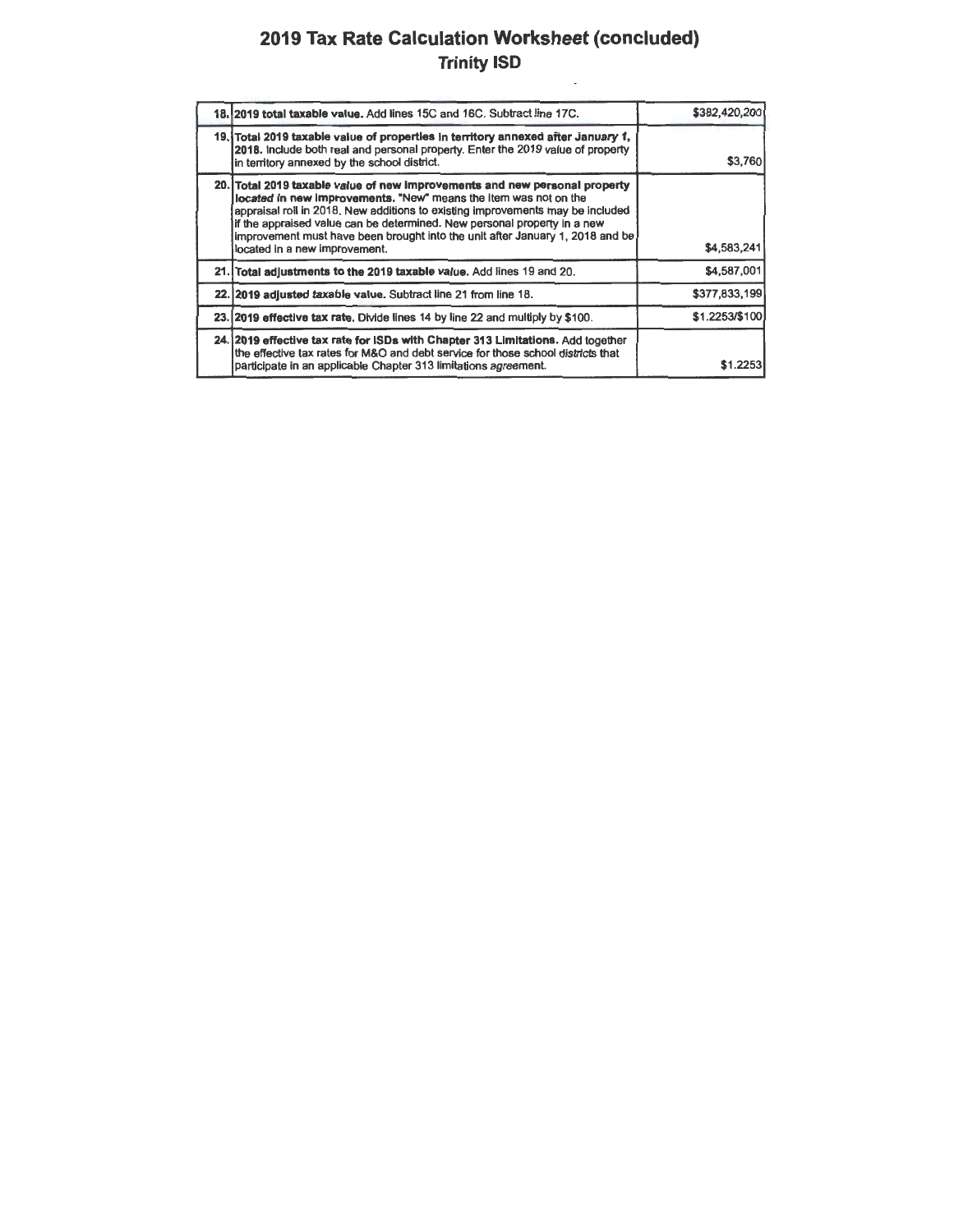#### **Rollback Tax Rate Trinity ISD**

Most school districts calculate a rollback tax rate that is split into two separate rates: 1. **Maintenance and Operations (M&O):** School districts must use the lesser amount of the following methods to calculate the M&O rate:

- Four cents (\$0.04) PLUS current year's compression rate multiplied by \$1 .50 (usually \$1) PLUS any addltional cents approved by voters at a 2006 or subsequent rollback election; **OR**
- Current year's compression rate multiplied by six cents (usually four cents) PLUS effective M&O rate which includes school formula funding calculations. 6

2. **Debt:** The debt tax rate includes the debt service necessary to pay the school district's debt payments in the coming year.<br>This rate accounts for principal and interest on bonds and other debt secured by property tax

In most cases the rollback tax rate exceeds the effective tax rate, but occasionally decreases in a school district's debt service will cause the effective tax rate to be higher than the rollback tax rate.

### **Trinity ISD**

|      | 25. Maintenance and operations (M&O) tax rate. Enter \$1.50 OR the 2005<br>adopted (M&O) rate if voters approved a rate higher than \$1.50.                                                                                                                                                                                                                                                                                                                                                                                                                                                                                                                                                                                                                                                                                                                                                                                                                                                                                            | \$1,500000/\$100 |
|------|----------------------------------------------------------------------------------------------------------------------------------------------------------------------------------------------------------------------------------------------------------------------------------------------------------------------------------------------------------------------------------------------------------------------------------------------------------------------------------------------------------------------------------------------------------------------------------------------------------------------------------------------------------------------------------------------------------------------------------------------------------------------------------------------------------------------------------------------------------------------------------------------------------------------------------------------------------------------------------------------------------------------------------------|------------------|
|      | 26. Multiply line 25 times .6667                                                                                                                                                                                                                                                                                                                                                                                                                                                                                                                                                                                                                                                                                                                                                                                                                                                                                                                                                                                                       | \$1.000050/\$100 |
| 27.1 | 2019 rollback M&O rate.<br>Use the lesser of the M&O rate as calculated in Tax<br>\$1.068400<br>Code Section 26.08(n)(2)(A) and (B).                                                                                                                                                                                                                                                                                                                                                                                                                                                                                                                                                                                                                                                                                                                                                                                                                                                                                                   | \$1.068400/\$100 |
| 28.1 | Total 2019 debt to be paid with property tax revenue.<br>Debt means the interest and principal that will be paid on debts that:<br>(1) are paid by property taxes,<br>(2) are secured by property taxes,<br>(3) are scheduled for payment over a period longer than one year, and<br>(4) are not classified in the school district's budget as M&O expenses.<br>A: Debt includes contractual payments to other school<br>districts that have incurred debt on behalf of this school<br>district. If those debts meet the four conditions above.<br>Include only amounts that will be paid from property tax<br>revenue. Do not include appraisal district budget<br>\$0<br>payments.<br><b>B:</b> Subtract unencumbered fund amount used to reduce<br>-\$0<br>total debt.<br>C: Subtract state aid received for paying principal and<br>interest on debt for facilities through the existing debt<br>allotment program and/or the instructional facilities<br>$-\$0$<br>allotment program.<br>D: Adjust debt: Subtract B and C from A. | \$0              |
|      | 29. Certified 2018 excess debt collections. Enter the amount certified by the<br>collector.                                                                                                                                                                                                                                                                                                                                                                                                                                                                                                                                                                                                                                                                                                                                                                                                                                                                                                                                            | \$0              |
|      | 30. Adjusted 2019 debt. Subtract line 29 from line 28D.                                                                                                                                                                                                                                                                                                                                                                                                                                                                                                                                                                                                                                                                                                                                                                                                                                                                                                                                                                                | \$0              |
|      | 31. Certified 2019 anticipated collection rate. Enter the rate certified by the<br>collector. If the rate is 100 percent or greater, enter 100 percent.                                                                                                                                                                                                                                                                                                                                                                                                                                                                                                                                                                                                                                                                                                                                                                                                                                                                                | 90.000000%       |
|      | 32. 2019 debt adjusted for collections. Divide line 30 by line 31.                                                                                                                                                                                                                                                                                                                                                                                                                                                                                                                                                                                                                                                                                                                                                                                                                                                                                                                                                                     | \$0              |
|      | 33. 2019 total taxable value. Enter amount on line 18.                                                                                                                                                                                                                                                                                                                                                                                                                                                                                                                                                                                                                                                                                                                                                                                                                                                                                                                                                                                 | \$382,420,200    |
|      | 34. 2019 debt tax rate. Divide line 32 by line 33 and multiply by \$100.                                                                                                                                                                                                                                                                                                                                                                                                                                                                                                                                                                                                                                                                                                                                                                                                                                                                                                                                                               | \$0.0000/\$100   |
|      | 35. 2019 rollback tax rate. Add lines 27 and 34.                                                                                                                                                                                                                                                                                                                                                                                                                                                                                                                                                                                                                                                                                                                                                                                                                                                                                                                                                                                       | \$1.0684/\$100   |

 $6$  Tex. Tax Code § 26.08(n)

#### **Total Tax Rate**

Indicate the applicable total tax rates as calculated above

| Effective Tax Rate (Line 23; or line 24 for a school district with Tax Code Chapter 313<br>limitations) | \$1.2253 |
|---------------------------------------------------------------------------------------------------------|----------|
| Rollback Tax Rate (Line 35)                                                                             | \$1,0684 |
| [Rollback Tax Rate Adjusted for Pollution Control (Line 39)                                             | \$0      |

**School District Representative Name and Signature** 

Enter the name of the person preparing the tax rate as authorized by the school board.

#### **Print Here**

Printed Name of School District Representative

### **Sign Here**

School District Representative

**Date**